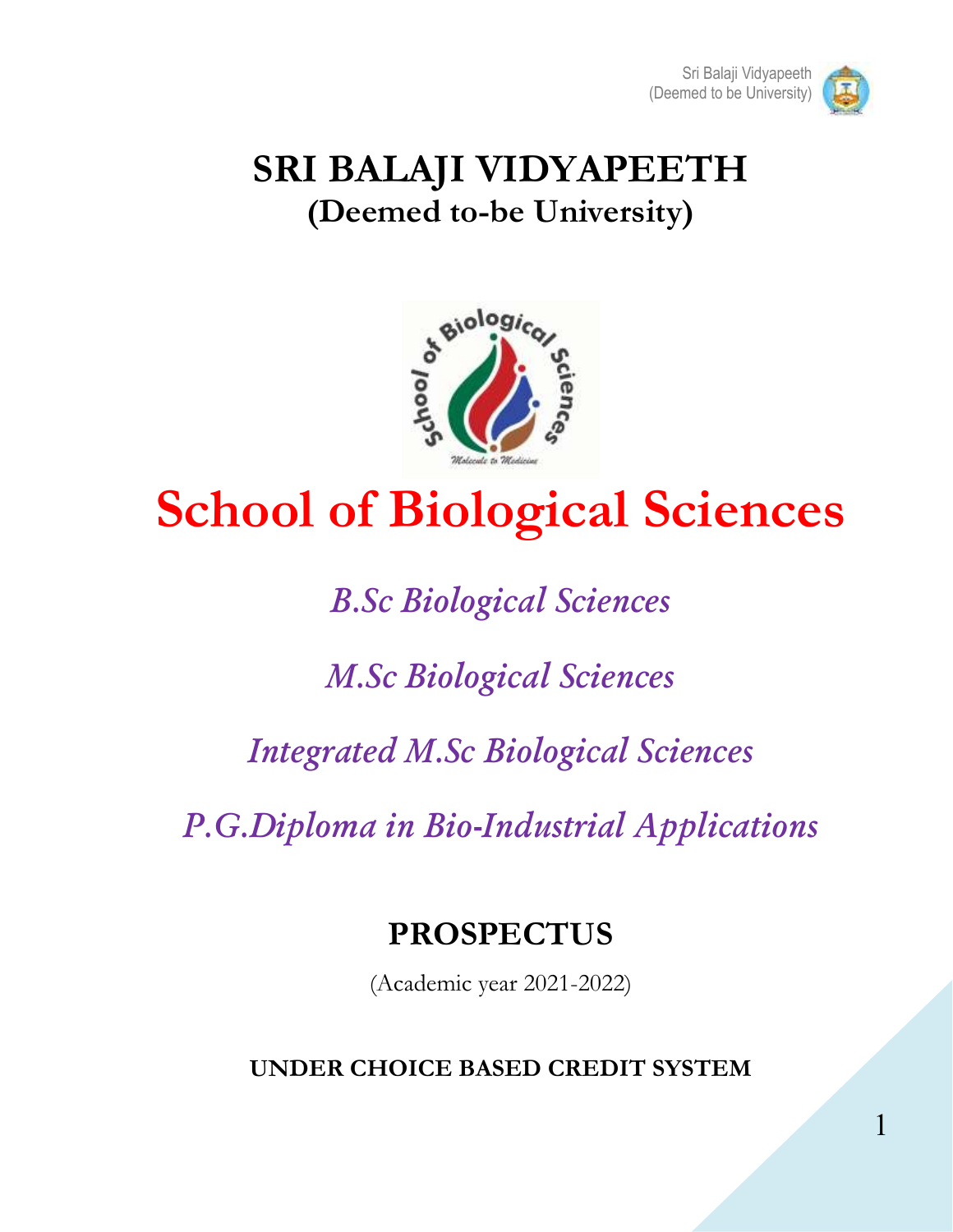#### **PREFACE**

We are delighted to introduce the 2021-22 academic session of the Bachelor of Science (Biological Sciences), Master of Science (Biological Sciences), Master of Science (Biological Sciences) (5-year Integrated) and P.G.Diploma (Bio-Industrial Applications) Programs of the School of Biological Sciences at Sri Balaji Vidyapeeth (SBV), Puducherry

#### **INTRODUCTION**

A large number of young men and women enter the education system in India through undergraduate colleges and universities. This collective is the mainstay of national development. The character and quality of education they are imparted with at the undergraduate level, make a major impact on the direction of the country's progress.

In this context, School of Biological Sciences (SBS) offers a unique 3-years Bachelor of Science in Biological Sciences, 2-years Master of Science in Biological Sciences, Master of Science in Biological Sciences (5-year Integrated) and 1-year P.G.Diploma in Bio-Industrial Applications program. All the programs are embedded in an ambience of a **mature and highly sophisticated research culture** which has an equally strong base of science, medicine and engineering.

SBS is **an open and free academic environment** where dedicated teaching, state-of-the-art laboratories, fast information networks and well-stocked libraries will come into being, aided by a flexible and enabling mode of administrative functioning. We believe that this unique academic environment should be utilized to impart high-quality training to inquisitive young minds at the undergraduate level.

The institutional doors will remain open not only to faculty from other disciplines but also to scholars and practitioners from universities and industries situated near or elsewhere, nationally and internationally. An academic environment that is open, free, pedagogic and non-hierarchical is envisioned.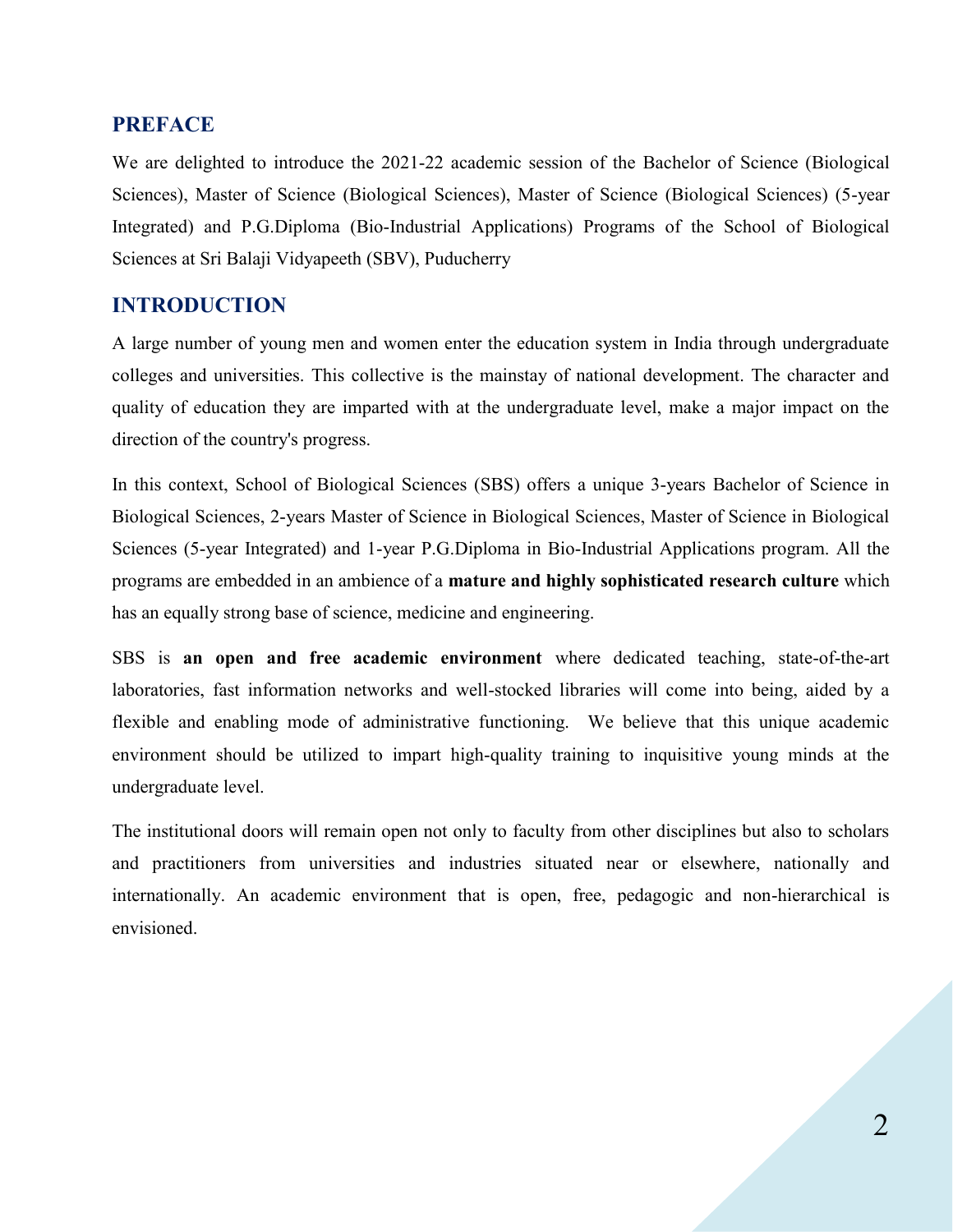#### **CONTENT WITH PAGE NUMBER**

| <b>1. SALIENT FETURES</b>                     | 5  |
|-----------------------------------------------|----|
| <b>B.Sc.</b> in Biological Sciences           | 5  |
| M.Sc. in Biological Sciences                  | 5  |
| Integrated M.Sc. in Biological Sciences       | 5  |
| P.G. Diploma in Bio-Industrial Applications   | 6  |
| <b>2. CAREER PROSPECTS</b>                    | 6  |
| <b>3. POTENTIAL EMPLOYEERS</b>                | 7  |
| <b>4. REGULATIONS</b>                         | 7  |
| Eligibility for admission                     | 7  |
| Mode of selection                             | 7  |
| Duration of the course                        | 7  |
| Minimum working days in an academic year      | 7  |
| Attendance required for appearing examination | 8  |
| Condonation for lack of attendance            | 8  |
| Internal assessment                           | 8  |
| Examinations                                  | 8  |
| Maximum duration for the award of the degree  | 8  |
| Number of proposed seats for each course      | 8  |
| <b>5. CRITERIA FOR PASS</b>                   | 8  |
| <b>6. RESEARCH PROJECT DESERTATION</b>        | 9  |
| <b>7. KEY AREAS IN CURRICULUM</b>             | 9  |
| <b>8. COURSE STRUCTURE</b>                    | 10 |
| <b>B.Sc. Biological Sciences</b>              | 10 |
| M.Sc. Biological Sciences                     | 11 |
| M.Sc. Biological Sciences (5-year Integrated) | 12 |
| P.G. Diploma in Bio-Industrial Applications   | 13 |
| 9. OPTIONAL M.Sc INTEGRATED                   | 14 |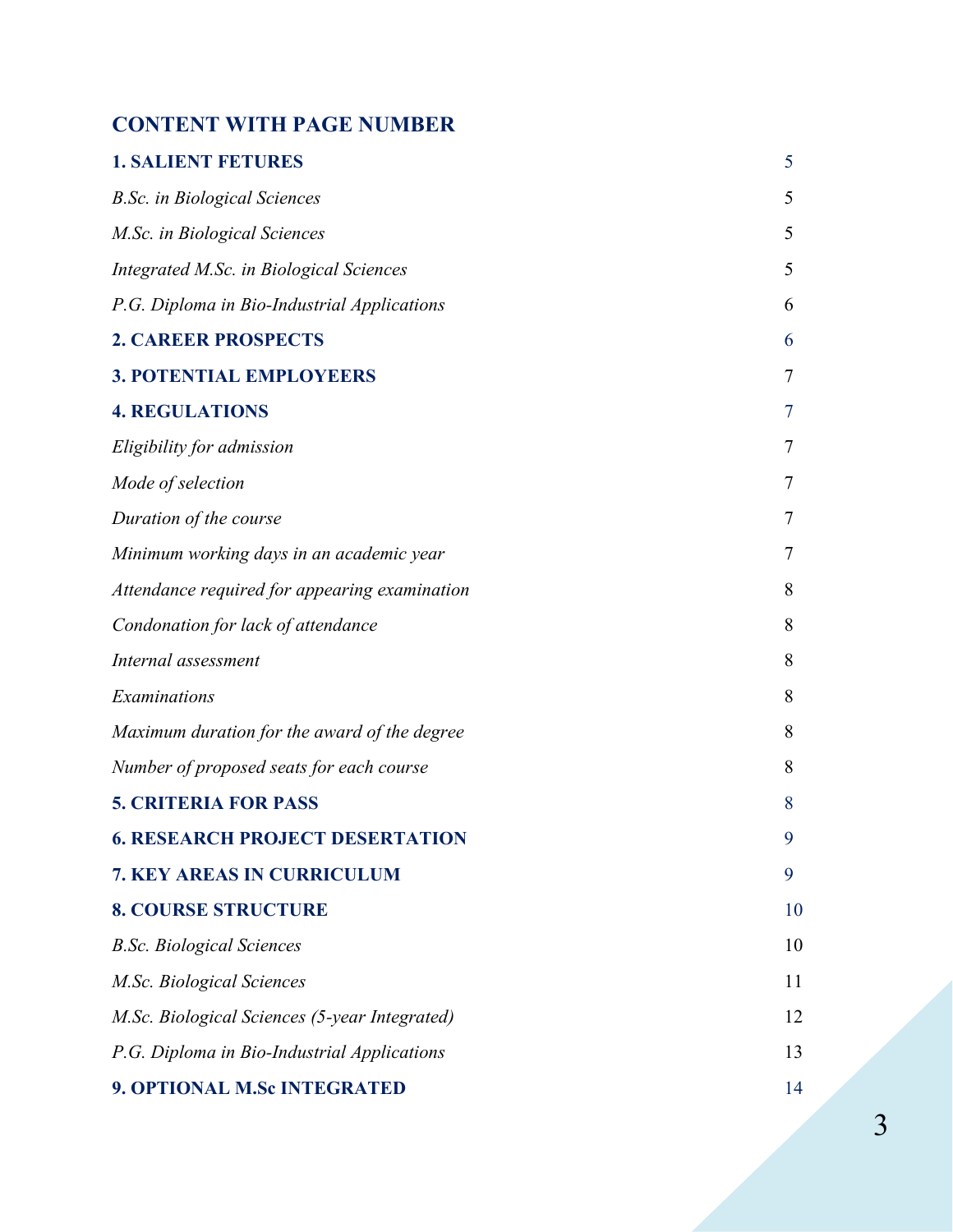| <b>10. FEES STRUCTURE</b>                    | 14  |
|----------------------------------------------|-----|
| Fee payment schedule                         | 14  |
| <b>11. APPLICATION FEES</b>                  | 15. |
| <b>12. PRIVILEGES &amp; RESPONSIBILITIES</b> | 15. |
| <b>13. CONTACT DETAILS</b>                   |     |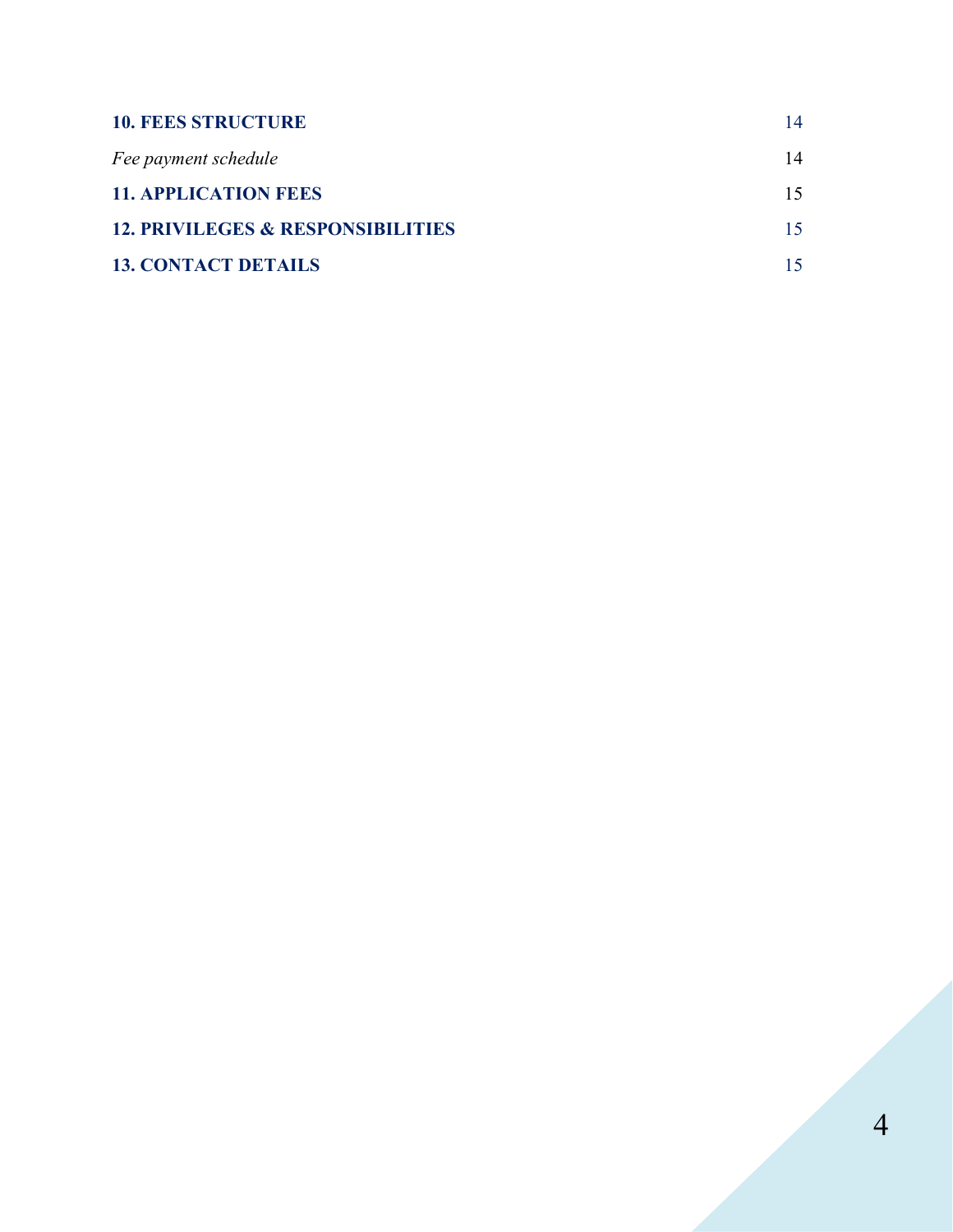#### **1. SALIENT FEATURES OF THE PROGRAM**

- SBS has designed the programs to strengthen a new type of training where mentoring and tutoring with active research is an integral part of the academic life of a student.
- The proposed programmes are designed to provide deep thinking experience through an interdisciplinary learning and skill development to students.

#### **B.Sc. in Biological Sciences**

- This would be a three-year choice-based credit system program organized into six semesters.
- A sound exposure of students to the fundamentals of scientific, management and engineering principles takes place in the first 4 semesters. The students would be introduced with core specialization in the advanced areas of Biological Sciences.
- Final semester is assigned exclusively to a project-based learning including project dissertation, industry/hospital visit and portfolio writing.
- All semesters include strong components of laboratory demonstration and hands-on experimental work.

#### **M.Sc. in Biological Sciences**

- The Master of Science (Biological Sciences) Program is a **two-year choice-based credit system program organized into four semesters**.
- A sound exposure of students to the fundamentals of scientific, management and engineering principles takes place in the first three semesters. From second semester onwards, student will carry out project dissertation, industry/hospital visit and portfolio writing.
- All semesters include strong components of laboratory demonstration and hands-on experimental work.

#### **M.Sc. in Biological Sciences (5-year Integrated)**

- This would be a five-year choice-based credit system program organized into ten semesters.
- A sound exposure of students to the fundamentals of scientific, management and engineering principles takes place in the first 4 semesters. The students would be introduced with core specialization in the advanced areas of Biological Sciences.
- Sixth semester is assigned exclusively to a project-based learning including project dissertation, industry/hospital visit and portfolio writing.
- In the 7<sup>th</sup>, 8<sup>th</sup> & 9<sup>th</sup> semester, a sound exposure of students to **scientific, management and engineering principles** will be provided. The students would be introduced with core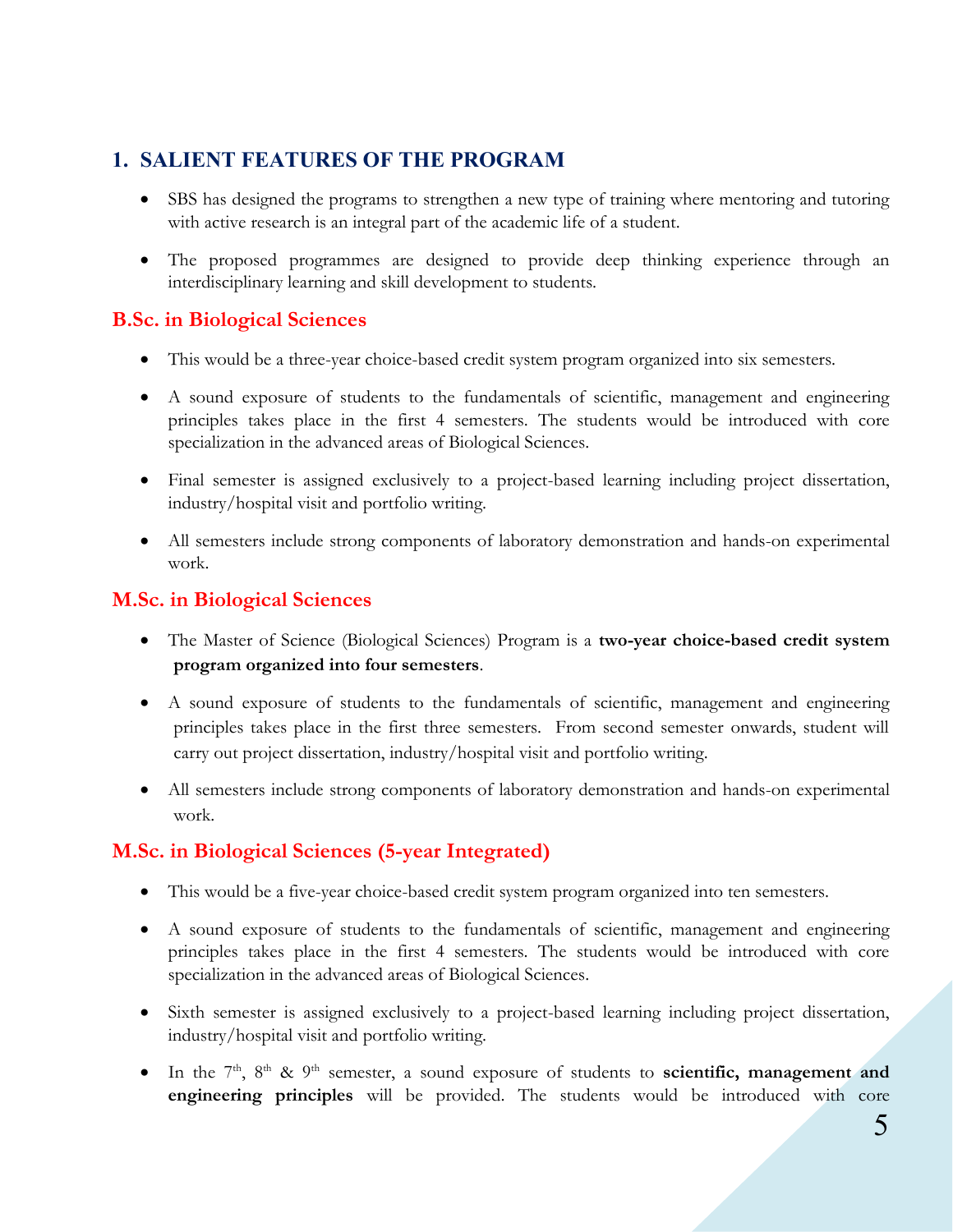specialization in the advanced areas of Biological Sciences.  $10<sup>th</sup>$  semester is assigned exclusively to a project-based learning including research project dissertation and industry/hospital visit.

 All semesters include strong components of laboratory demonstration and hands-on experimental work.

#### **P.G. Diploma in Bio-Industrial Applications**

- The P.G. Diploma in Bio-Industrial Applications program is a **one-year choice-based credit system program organized into two semesters**.
- The first semester deals with a wide range of science and technology knowledge and in line with government policy and people's aspirations in modernizing the industry based applied biology. Second semester includes extensive industrial-oriented project dissertation and internship.
- Both the semesters include strong components of laboratory demonstration and hands-on experimental work.

#### **2. CAREER PROSPECTS**

- **Academic Opportunities:** The Biological Sciences Program graduates with their solid foundation and multidisciplinary training can either embark on a career of their choice or pursue advanced degrees such as M.Sc., PhD in their chosen discipline and allied interdisciplinary areas anywhere in the world. The extensive course curriculum, in conjunction with a strong laboratory module and exposure to modern instrumentation and research, will prove to be of immense value to students in either pursuit. The opportunity to engage in an intense research project and internship in an inspiring environment will enable students to make intelligent career choices, especially pertaining to research and development.
- **Industry Opportunities:** To meet the growing demand for a broad-based human resource pool with strong analytical skills, personnel who are competent enough to specialize quickly in specific fields of expertise are envisaged. Given this emerging industrial scenario, graduates of the Biological Sciences Program with their multidisciplinary training will be ideally suited for recruitment by modern industry.
- Commercial sectors that actively seek out graduates from the life sciences include the pharmaceutical, biotechnology, food, water and agriculture industries for roles such as process engineers, biotechnologist, QA specialist and clinical researcher.
- There is also demand for life science graduates to contribute to the public understanding of science as journalist, scientific writers and information/liaison officers.
- Financial and legal sectors also require analysts with life science knowledge for risk assessments, patents for molecular biology and biotechnology used for drug and medical applications.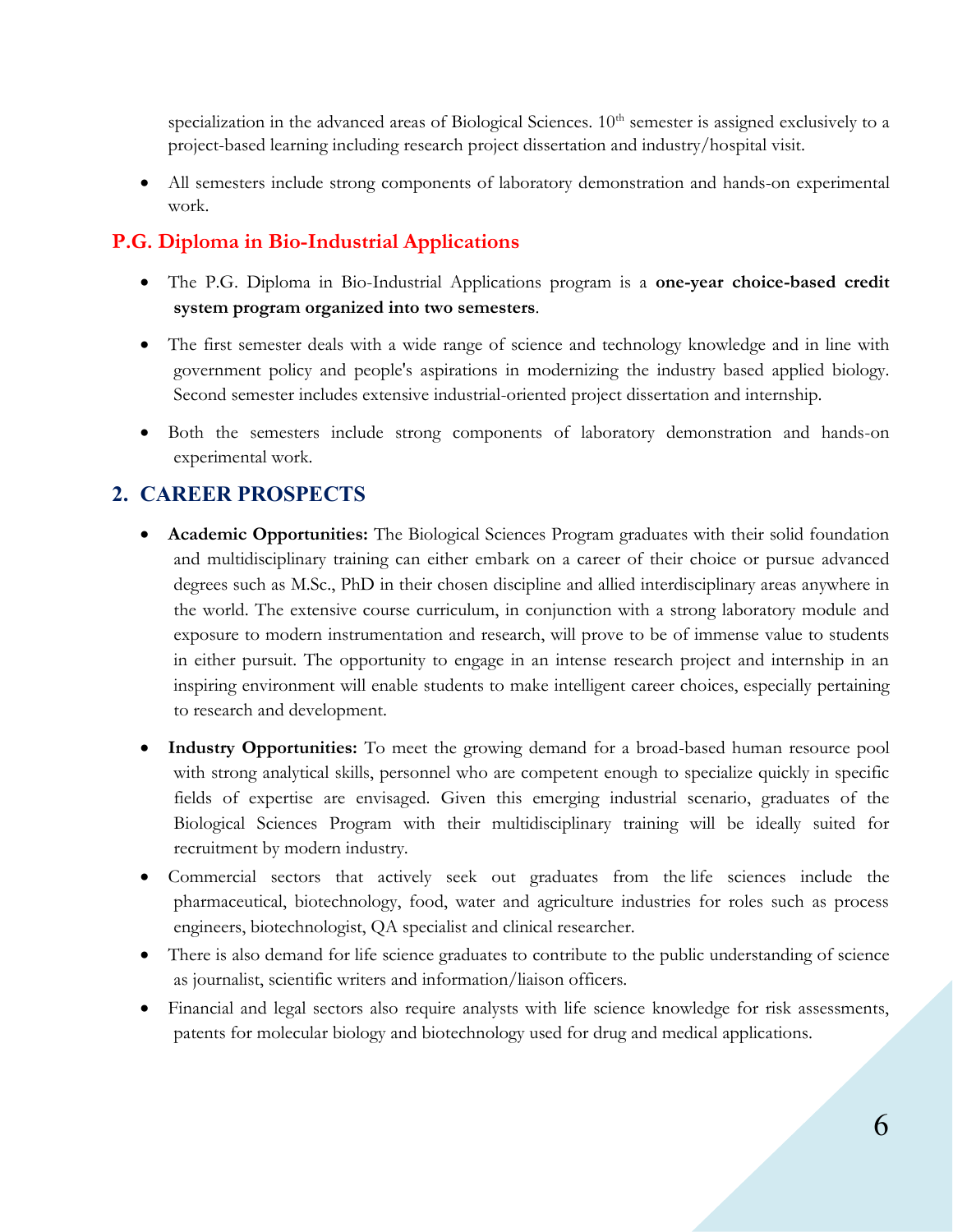#### **3. POTENTIAL EMPLOYERS**

Some **industries employing biologists** are Bivcol, Cadila IDPL, Sun Pharma, Thapar Group, Biocon India Ltd, Hindustan Lever, and Hindustan Antibiotics.

**Medical Biotech industry** includes Bayer, Cadila, DuPont, Monsanto, Novartis, Pfizer, Piramal, Ranbaxy, Torrent, Unilever, Workhardt, Glaxo, Wellcome.

**Leading companies in the agriculture biotechnology** include SPIC, Dupont, Pro Agro, EID Parry, ITC Zeneca, Pioneer Hybred, Hindustan Lever, and Hoechst Schering

#### **4. REGULATIONS**

#### *ELIGIBILITY FOR ADMISSION:*

**B.Sc in Biological Sciences:** 12th Pass with 50% aggregate in Maths, Physics, Chemistry, Biology/Computer Sciences

**M.Sc in Biological Sciences:** An aggregate of 6.0 CGPA/50% marks in any branch of Life Sciences.

**Integrated M.Sc in Biological Sciences:**  $12<sup>th</sup>$  Pass with 50% aggregate in Maths, Physics, Chemistry, Biology/Computer Sciences

**P.G.Diploma in Bio-Industrial Applications:** Undergraduate degree in any branch of Life Sciences/Chemical Sciences/Pharmaceutical Sciences/Chemical Engineering/Computer Science.

#### *MODE OF SELECTION:*

 Based on the merit list of candidates drawn from the common entrance test and counseling conducted by Sri Balaji Vidyapeeth, Puducherry.

#### *DURATION OF THE COURSE:*

- B.Sc. Biological Sciences is a three-year full-time academic semester-based program.
- M.Sc Biological Sciences is a two year full time academic semester based program.
- Integrated M.Sc. Biological Sciences is a five-year full-time academic semester-based program.
- P.G.Diploma in Bio industrial Applications is a One-year full time academic semester-based program

#### *MINIMUM WORKING DAYS IN AN ACADEMIC YEAR:*

 Each academic year shall consist of not less than 180 working days (Minimum 90 working days per semester).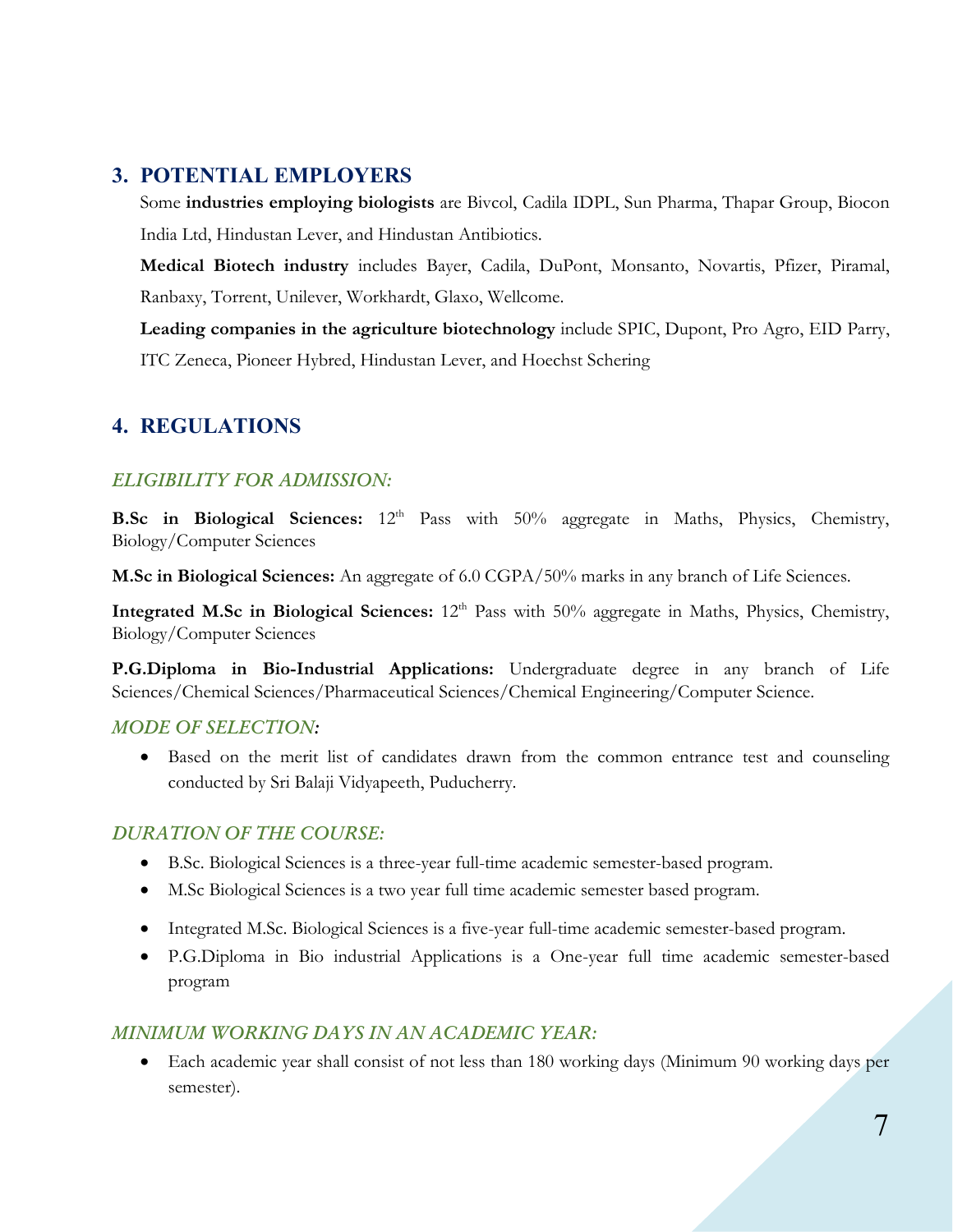#### *ATTENDANCE REQUIRED FOR APPEARING EXAMINATION:*

- Examination will be conducted in both theory and practical as prescribed.
- Candidates will be permitted to appear for the University Examinations in the subject, only if they secure not less than 80% of attendance in each subject of the respective year.
- A student who does not meet the minimum attendance requirement in a year must repeat the course along with the next batch of students.

#### *CONDONATION FOR LACK OF ATTENDANCE:*

• Condonation of shortage of attendance in aggregate up to 10% (between 70% and 80%) in each semester may be granted by the UGCC and as per the regulations of University.

#### *INTERNAL ASSESSMENT:*

- Internal assessment will be done in each subject of study and the marks will be awarded to the candidates as detailed in the scheme of examinations.
- The marks awarded will be on the basis of the candidate's performance in the assignments, class tests, laboratory work, preparation and presentation of seminars as assessed by the teachers.

#### *EXAMINATIONS:*

- The exams will be conducted at the end of each semester. Make-up examination for failed candidates will be conducted in the subsequent semester. There is provision for carryover of failed subjects.
- The University Practical Examinations shall be jointly conducted by internal and external examiners duly appointed by the University.

#### *MAXIMUM DURATION FOR THE AWARD OF THE DEGREE:*

- **1. B.Sc:** The maximum period to complete the course successfully should not exceed a period of six years from the date of joining first year.
- **2. M.Sc:** The maximum period to complete the course successfully should not exceed a period of four years from the date of joining first year.
- **3. Integrated M.Sc:** The maximum period to complete the course successfully should not exceed a period of ten years from the date of joining first year.
- **4. P.G.Diploma:** The maximum period to complete the course successfully should not exceed a period of two years from the date of joining first year.

### **5. CRITERIA FOR PASS**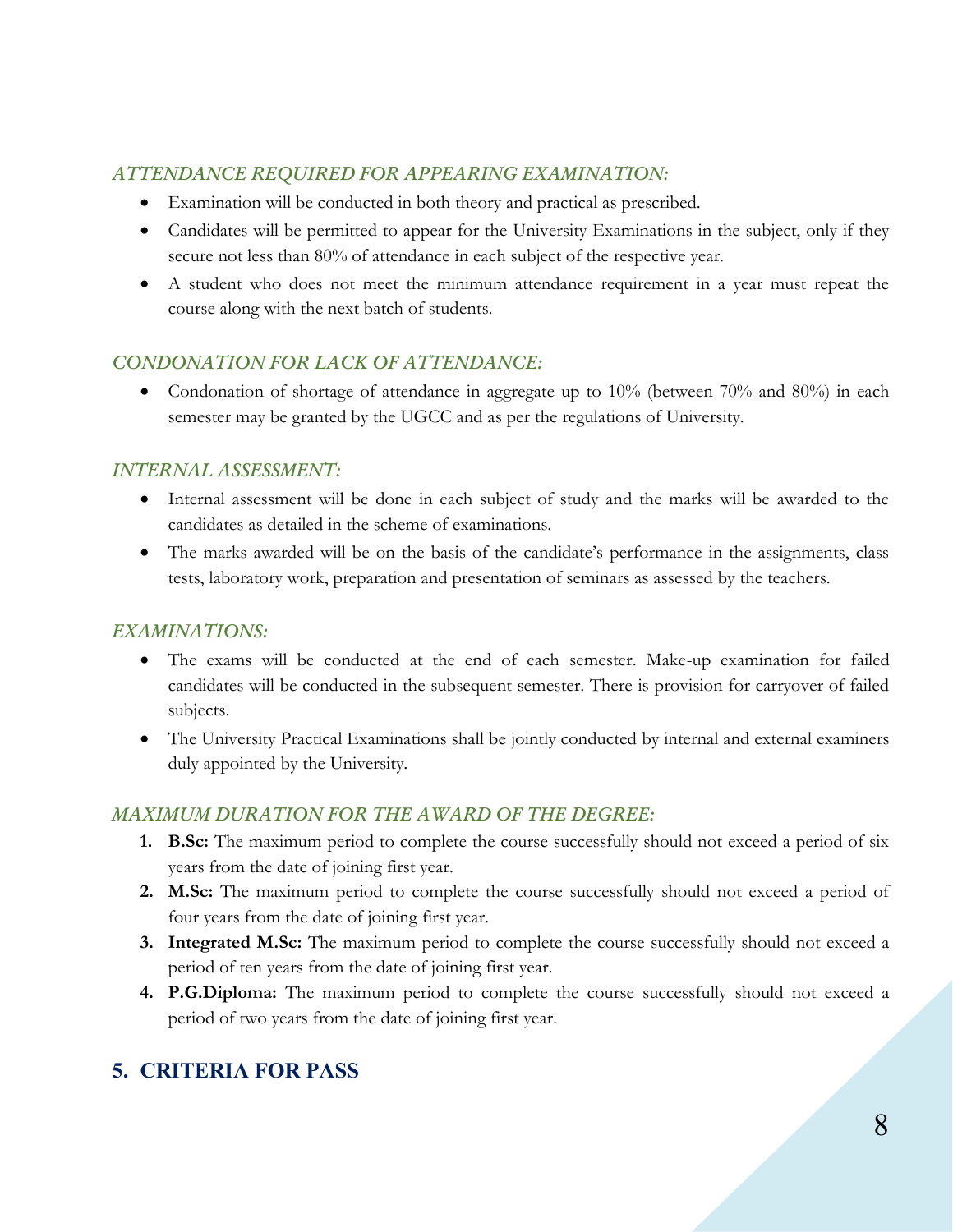- 50% of marks in aggregate in University Theory, Internal assessment (Theory), Viva-voce examination taken together. The students must also obtain a minimum of 50% in each theory paper.
- 50% of marks in aggregate in the University Practical examination, internal assessment (Practical) and Record marks taken together.

#### **6. RESEARCH PROJECT DISSERTATION**

- The students do a research project in the area of their specialization in the final semester of the program. All the inquiry skills developed in all semesters would enable students to frame questions, creatively explore answers and communicate this coherently to both learned and uninitiated audiences.
- Research project dissertation and Industrial/Hospital visit identifies the SBS program as a uniquely research based one.

#### **7. KEY AREAS IN CURRICULUM**

The institute will prepare individuals who have a deep and genuine interest in discovery science. These students will engage themselves to shape the translation of biology through academic learning and research. Such engagement will contribute towards applications for a knowledge economy, business development and science of tomorrow.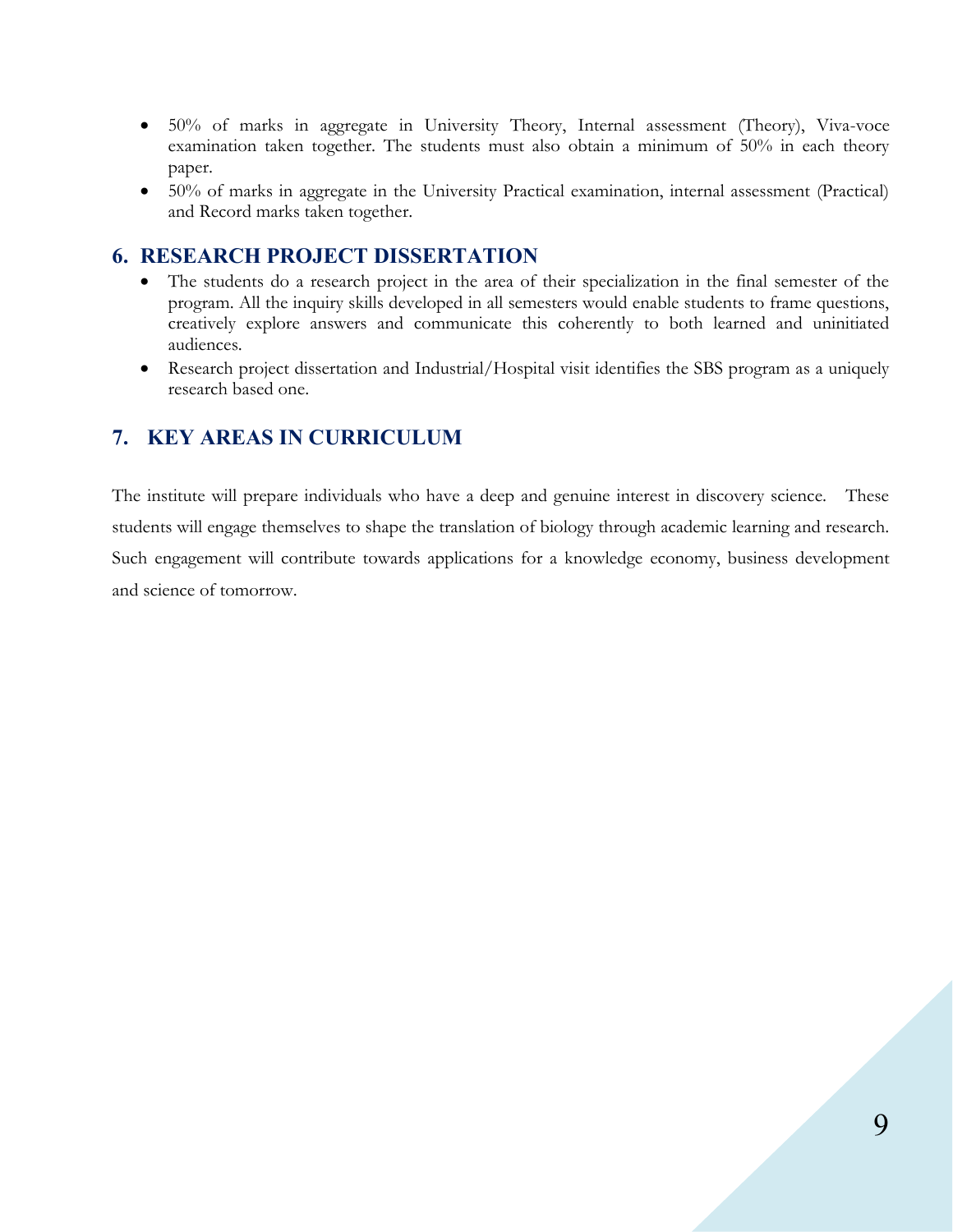### **8. COURSE STRUCTURE**

## **B.Sc. Biological Sciences**

| <b>Semester I</b>                                                                                                                                                                                                                  | <b>Semester II</b>                                      | <b>Semester III</b>                                                                                                                                | <b>Semester IV</b>                                                                                                                           | <b>Semester V</b><br><b>Semester VI</b><br>(paper II)<br>(paper I)                                                                                                                          |  |
|------------------------------------------------------------------------------------------------------------------------------------------------------------------------------------------------------------------------------------|---------------------------------------------------------|----------------------------------------------------------------------------------------------------------------------------------------------------|----------------------------------------------------------------------------------------------------------------------------------------------|---------------------------------------------------------------------------------------------------------------------------------------------------------------------------------------------|--|
| Laboratory<br>Techniques<br>$\&$<br>Instrumentation-I                                                                                                                                                                              | Laboratory<br>Techniques<br>$\&$<br>Instrumentation -II | Immunology -I                                                                                                                                      | Immunology-II                                                                                                                                | <b>Core Course:</b><br><b>Regulatory Sciences</b><br>$\bullet$<br>Bioeconomy<br>&                                                                                                           |  |
| Foundations<br>of<br>Biology -I                                                                                                                                                                                                    | Foundations<br>of<br>Biology -II                        | Molecular Biology-I                                                                                                                                | Molecular Biology - II                                                                                                                       | Entrepreneurship<br><b>Any Two Core Electives:</b><br>Biopharmaceuticals                                                                                                                    |  |
| Biophysics<br>and<br>biochemistry-I                                                                                                                                                                                                | Biophysics<br>and<br>biochemistry-II                    | Introduction<br>to<br><b>Bioinformatics</b>                                                                                                        | Introduction to Omics                                                                                                                        | <b>Bioprocessing Technology</b><br>Biodesign<br>$\&$<br>3.<br>Medical<br>Devices                                                                                                            |  |
| Microbiology -I                                                                                                                                                                                                                    | Microbiology -II                                        | Biomathematics<br>and<br>biostatistics                                                                                                             | of<br>Biomedical<br>Principles<br>engineering                                                                                                | <b>Computational Biology</b><br>Genetic Engineering<br>5.<br>Stem Cell Biology<br>6.                                                                                                        |  |
| English<br>(AECC)                                                                                                                                                                                                                  | Environmental<br>Sciences<br>(AECC)                     | A. Biosafety & Biomedical<br>waste management<br>Good<br>laboratory<br><b>B.</b><br>practices<br>Industrial<br>health<br>C.<br>management<br>(SEC) | A. Industry trend & market<br>analysis<br>B. Pandemic<br>disease<br>$\&$<br>intervention<br>C. Lab<br>$\&$<br>project<br>management<br>(SEC) | <b>Synthetic Biology</b><br>Vaccines & Diagnostics<br>8.<br>A. Biodiversity<br>Ethics & IPR<br>$\mathbf{B}$ .<br>Health & Wellness<br>$C_{\cdot}$<br><b>Chemical Biology</b><br>D.<br>(DEC) |  |
| One GEC                                                                                                                                                                                                                            | One GEC                                                 | Two SEC                                                                                                                                            | Two SEC                                                                                                                                      | One DEC<br>One DEC                                                                                                                                                                          |  |
| Project work & dissertation; Portfolio writing; Visits to hospitals & Bio-industry<br>AECC- Ability Enhancement Compulsory Course; GEC- Generic Elective Course; SEC- Skill Enhancement Course; DEC- Discipline Elective<br>Course |                                                         |                                                                                                                                                    |                                                                                                                                              |                                                                                                                                                                                             |  |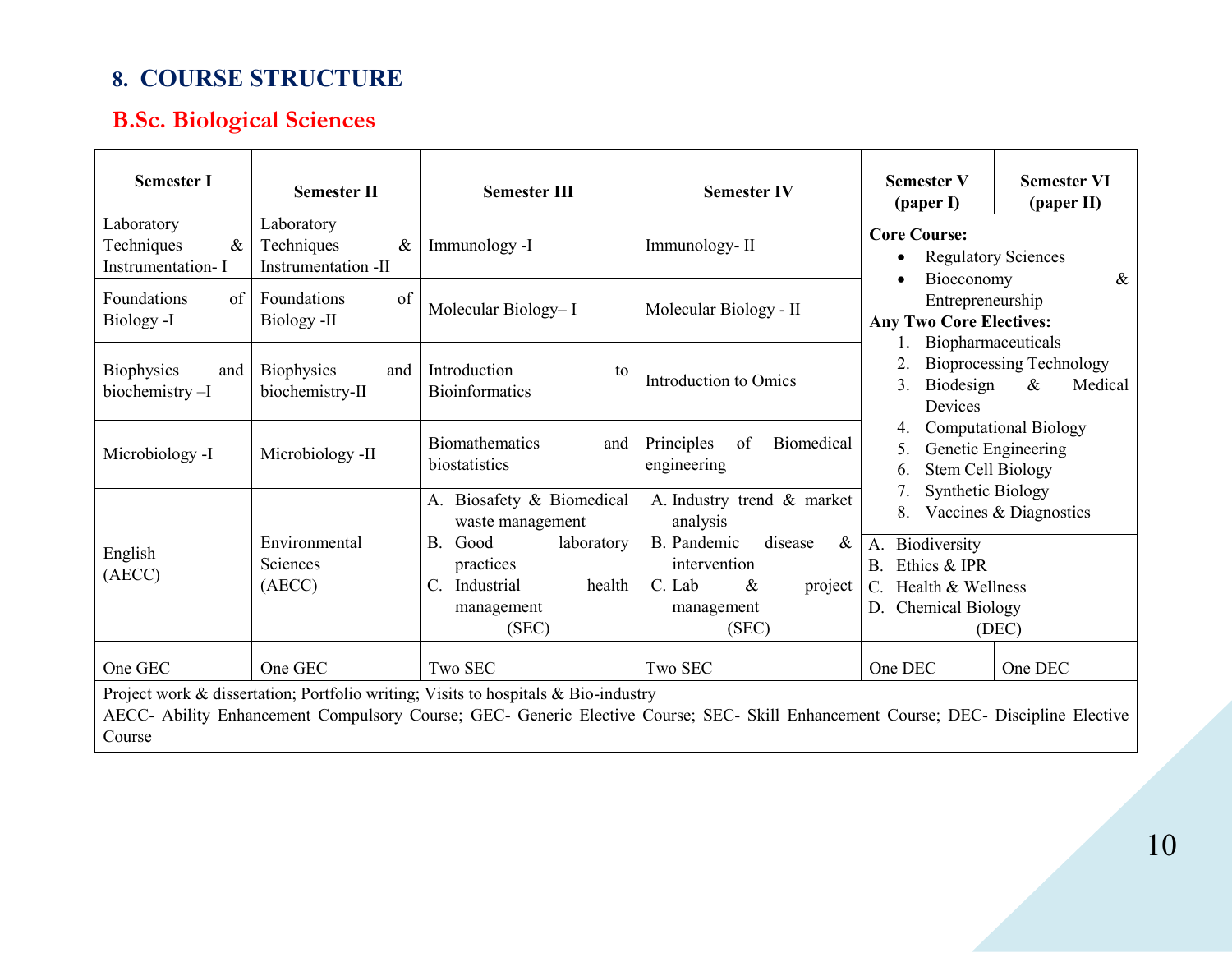### **M.Sc. Biological Sciences**

| <b>Semester I</b>                        | <b>Semester II</b>                    | <b>Semester III</b>                     | <b>Semester IV</b>         |
|------------------------------------------|---------------------------------------|-----------------------------------------|----------------------------|
| Cell & Molecular Biology                 | <b>Molecular Diagnostics</b>          | Stem Cell Biology                       | Bioethics, Biosafety & IPR |
| Genetics & Recombinant DNA<br>Technology | Biopharmaceutics $\&$<br>Therapeutics | Bio-design & Bio-Engineering            | <b>Industrial Visit</b>    |
| Developmental Biology $&$<br>Physiology  | Bioprocess Technology                 | Computational Biology & Data<br>Science |                            |
| Immunology $&$<br>Immunotechnology       | <b>Regulatory Sciences</b>            | Bio-economy & Entrepreneurship          | Dissertation               |
| One DEC                                  | Research Methodology                  | One DEC                                 |                            |
| One GEC                                  |                                       | One SEC                                 |                            |

During the course, the students will undergo Discipline specific elective paper (to choose one) (DEC), Generic elective paper (to choose one) (GEC) and skill elective paper (to choose two) (SEC) namely

- (a) Ethics & IPR
- (b) Scientific reading/ writing
- (c) Environmental Sciences
- (d) English Communication
- (e) Biosafety & Biomedical waste management
- (f) Good laboratory practices
- (g) Industrial health management
- (h) Lab & project management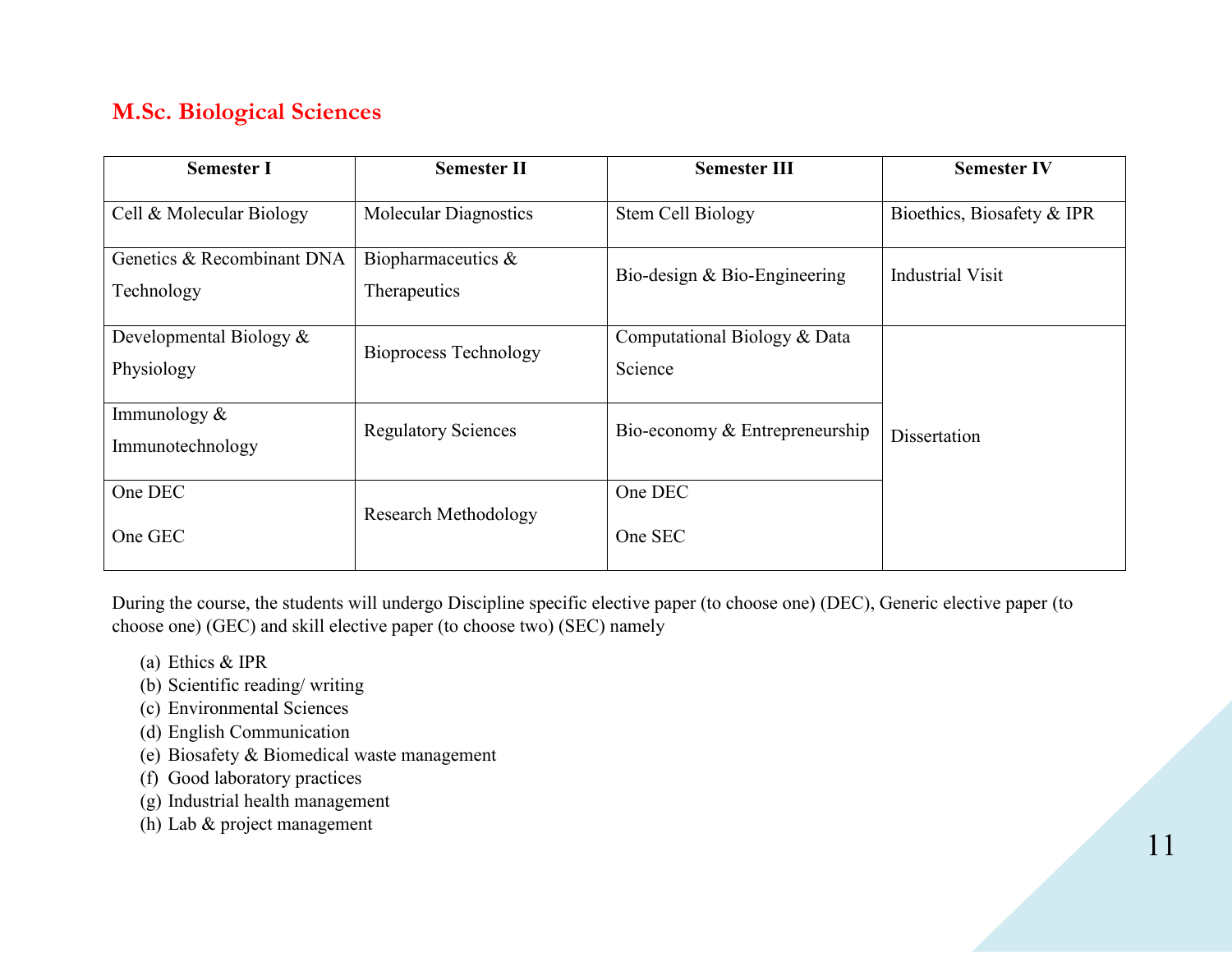### **M.Sc. Biological Sciences (5-year Integrated)**

| <b>Semester I</b>                                                                                                                                                                  | <b>Semester II</b>                                      | <b>Semester III</b>                                                                                               | <b>Semester</b><br>$\mathbf{IV}$                                                                                   | <b>Semester V</b><br>(paper I)                                                                                      | <b>Semester VI</b><br>(paper II)                                                                                          | <b>Semester VII</b>                                   | <b>Semester VIII</b>                        | <b>Semester IX</b>                         | <b>Semester</b><br>$\mathbf X$     |
|------------------------------------------------------------------------------------------------------------------------------------------------------------------------------------|---------------------------------------------------------|-------------------------------------------------------------------------------------------------------------------|--------------------------------------------------------------------------------------------------------------------|---------------------------------------------------------------------------------------------------------------------|---------------------------------------------------------------------------------------------------------------------------|-------------------------------------------------------|---------------------------------------------|--------------------------------------------|------------------------------------|
| Laboratory<br>Techniques &<br>Instrumentatio<br>$n - I$                                                                                                                            | Laboratory<br>Techniques &<br>Instrumentatio<br>$n$ -II | Immunology<br>$-I$                                                                                                | Immunology<br>$-$ II                                                                                               |                                                                                                                     |                                                                                                                           | Cell &<br>Molecular<br>Biology                        | Molecular<br>Diagnostics                    | Stem Cell<br>Biology                       | Bioethics,<br>Biosafety<br>$&$ IPR |
| Foundations of<br>Biology -I                                                                                                                                                       | Foundations of<br>Biology -II                           | Molecular<br>Biology-I                                                                                            | Molecular<br>Biology - II                                                                                          |                                                                                                                     |                                                                                                                           | Genetics &<br>Recombinant<br><b>DNA</b><br>Technology | Biopharmaceuti<br>$\cos \&$<br>Therapeutics | Bio-design &<br>Bio-<br>Engineering        | Industrial<br>Visit                |
| Biophysics<br>and<br>biochemistry-                                                                                                                                                 | <b>Biophysics</b><br>and<br>biochemistry-<br>П          | Introduction<br>to<br>Bioinformatic<br>S                                                                          | Introduction<br>to Omics                                                                                           | <b>Core Course:</b><br>$\bullet$<br>Bioeconomy &<br>$\bullet$<br>Entrepreneurship<br><b>Any Two Core Electives:</b> | <b>Regulatory Sciences</b>                                                                                                | Development<br>al Biology &<br>Physiology             | <b>Bioprocess</b><br>Technology             | Computational<br>Biology & Data<br>Science |                                    |
| Microbiology -                                                                                                                                                                     | Microbiology -<br>П                                     | Biomathemati<br>cs and<br>biostatistics                                                                           | Principles of<br><b>Biomedical</b><br>engineering                                                                  | 9.                                                                                                                  | Biopharmaceutical<br>10. Bioprocessing                                                                                    | Immunology<br>&<br>Immunotechn<br>ology               | Regulatory<br>Sciences                      | Bio-economy &<br>Entrepreneurshi<br>p      |                                    |
|                                                                                                                                                                                    | Environmental                                           | Biosafety<br>$\&$<br>Biomedical<br>waste<br>management<br>Good<br>laboratory<br>practices<br>Industrial<br>health | Industry<br>$\&$<br>trend<br>market<br>analysis<br>Pandemic<br>disease<br>&<br>intervention<br>&<br>Lab<br>project | 11. Biodesign &<br>Biology<br>13. Genetic<br>14.<br>15.                                                             | Technology<br><b>Medical Devices</b><br>12. Computational<br>Engineering<br>Stem Cell Biology<br><b>Synthetic Biology</b> |                                                       |                                             |                                            |                                    |
| English<br>(AECC)                                                                                                                                                                  | Sciences<br>(AECC)                                      | management<br>(SEC)                                                                                               | management<br>(SEC)                                                                                                | 16. Vaccines &                                                                                                      | Diagnostics                                                                                                               | One DEC<br>One GEC                                    | Research<br>Methodology                     | One DEC<br>One SEC                         | Dissertatio<br>$\mathbf n$         |
| One GEC                                                                                                                                                                            | One GEC                                                 | Two SEC                                                                                                           | Two SEC                                                                                                            | One DEC                                                                                                             | One DEC                                                                                                                   |                                                       |                                             |                                            |                                    |
| Project work & dissertation; Portfolio writing; Visits to hospitals & Bio-industry<br>GEC- Generic Elective Course; SEC- Skill Enhancement Course; DEC- Discipline Elective Course |                                                         |                                                                                                                   |                                                                                                                    |                                                                                                                     |                                                                                                                           |                                                       |                                             |                                            |                                    |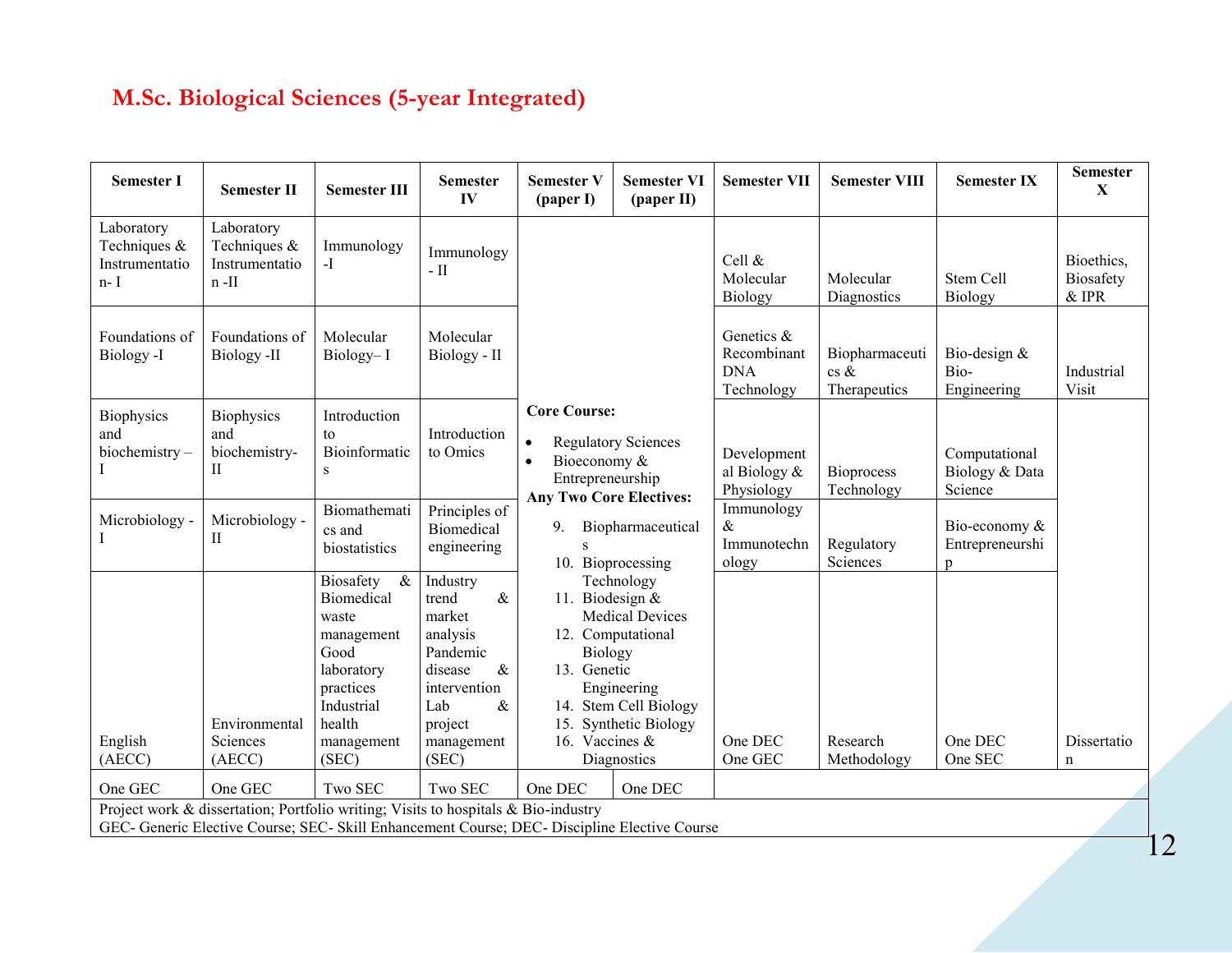### **P.G. Diploma in Bio-Industrial Applications**

| <b>SEMESTER I</b>                        | <b>SEMESTER II</b>   |
|------------------------------------------|----------------------|
| Biopharmaceuticals & Therapeutics        | Research Methodology |
| Biodesign, Medical Devices & Diagnostics | Dissertation         |
| Biorisk Management & Disease Modelling   | Internship           |
| <b>Regulatory Sciences</b>               |                      |
| Bio-economy & Entrepreneurship           |                      |
| Bioprocessing & Scale-up                 |                      |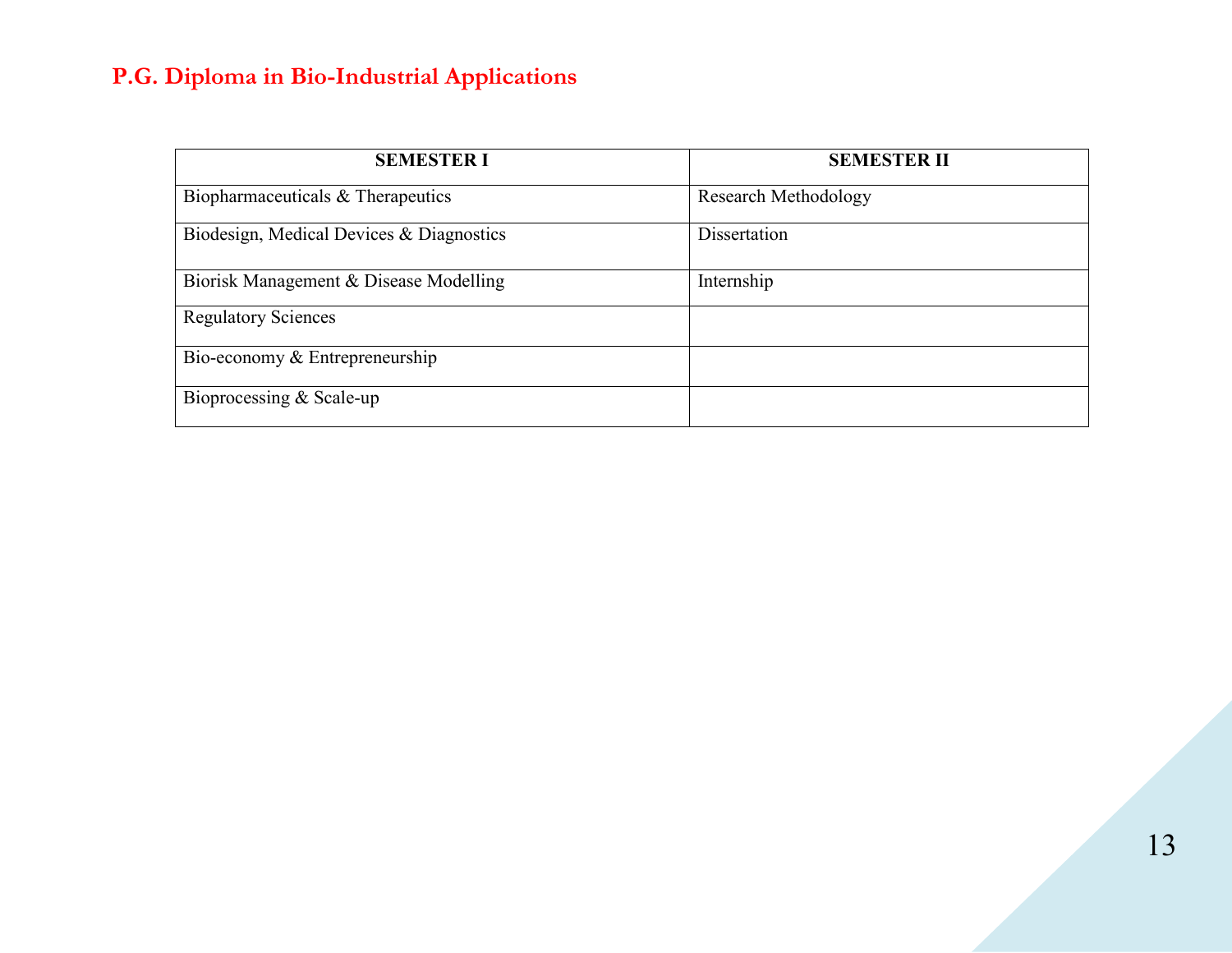#### **9. OPTIONAL M.Sc INTEGRATED**

Students who complete all the requirements for the award of the Bachelor of Science (Biological Sciences) degree have the option of getting an integrated Master of Science degree in Biological Sciences by continuing the course for two more years as per norms.

#### **10.FEES STRUCTURE**

| <b>Fee Structure</b>                           | <b>B.Sc</b>       | M.Sc              | $M.Sc$ (Int.)     | P.G.Diploma       |
|------------------------------------------------|-------------------|-------------------|-------------------|-------------------|
| <b>Tuition Fee</b>                             | 200000            | 150000            | 200000            | 50000             |
| Other Academic Fee                             | 3000              | 4500              | 3000              | 4500              |
| Students' Fund                                 | 500               | 300               | 500               | 300               |
| <b>Statutory Deposit</b>                       | 5000              | 7500              | 5000              | 7500              |
| Library Deposit                                | 5000              | 5000              | 5000              | 5000              |
| Laboratory deposit                             | 10000             | 10000             | 10000             | 10000             |
| Group Medical Policy<br>Premium                | 1000              | 1500              | 1000              | 1500              |
| Health Club Fee                                | 500               | 1200              | 500               | 1200              |
| Miscellaneous                                  | 15000             | 20000             | 15000             | 20000             |
| <b>Total as per duration of</b><br>each course | Rs. 2,40,000      | Rs. 2,00,000      | Rs. 2,40,000      | Rs. 1,00,000      |
| <b>Fees per semester</b>                       | <b>Rs. 40,000</b> | <b>Rs. 50,000</b> | <b>Rs. 40,000</b> | <b>Rs. 50,000</b> |

#### *FEE PAYMENT SCHEDULE:*

Fees payment schedule is permitted in two installments and the necessary fees to be paid within one week of the commencement of semester classes. Fees once paid shall not be claimed back under any circumstances.